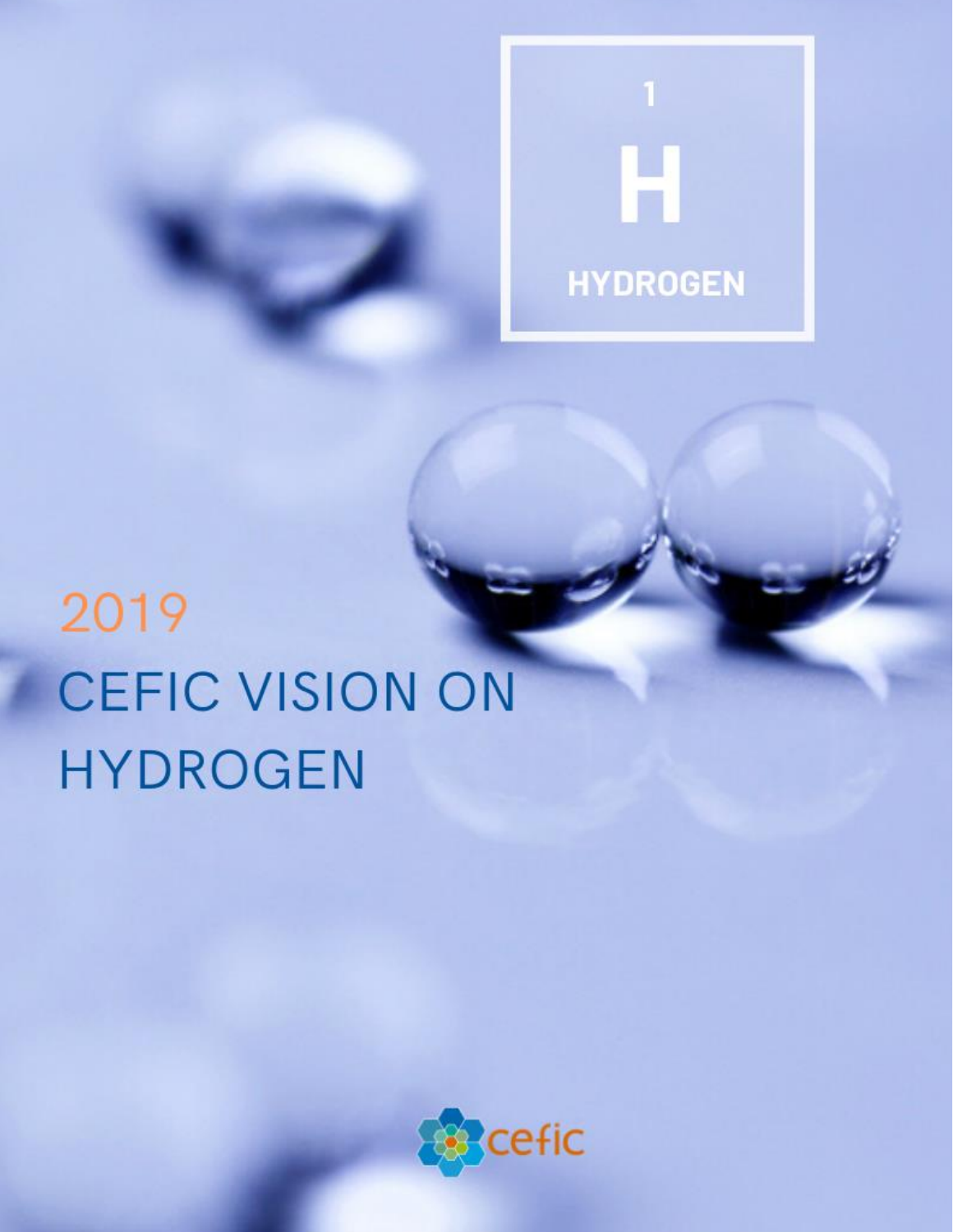# EXECUTIVE SUMMARY

Cefic expects hydrogen to play a pivotal role in reducing the carbon footprint of Europe's energy and feedstock supply within the transition to climate neutrality. **The future of the European chemical industry – especially in the transition towards climate neutrality – will be closely intertwined with the development of a hydrogen economy,** as it is both a major producer and consumer of hydrogen. In the future, hydrogen could also become a major building block of chemical products with a low GHG footprint and could help to decarbonise the chemical industry's energy consumption.

#### *For the vision to become reality, the European Union needs a Hydrogen Strategy, which creates legal and investment certainty, to pave the way for a successful deployment of climate-friendly hydrogen<sup>1</sup> , which has the following aims:*

- A rapid **reduction in cost** of producing climate-friendly hydrogen: the cost of hydrogen needs to be reduced to compete with current sources of energy production.
- The **right balance between promotion and affordability**: today climate-friendly hydrogen is not competitive with conventional production. Several types of incentives could be envisaged to support alternative ways of producing. These should, however, consider the need to guarantee industry an internationally competitive supply of energy.
- A solid and credible **certification framework**, including **clear and comprehensive definitions** for different types of hydrogen that can contribute to the Greenhouse Gas (GHG) abatement objective, with a technology neutral approach. An EU-wide system to certify life-cycle GHG intensity of hydrogen production and Guarantees of Origin (GOs) will need to be introduced<sup>2</sup>.
- **A competitive market**: once the growth of climate-friendly hydrogen starts to accelerate, regulators and competition authorities will have to ensure that the hydrogen market is subject to a sufficient degree of competition. When the quantity of producers and consumers connected to the grid reach a level of competitive relevance, they should in principle be regulated in the same way as gas or electricity grids. Furthermore, Transport System Operators (TSOs) and Distribution System Operators (DSOs) should not be allowed to own and operate power-to-gas-plants, except under specific circumstances.
- **Infrastructure** should be carefully planned to safeguard **gas quality** requirements, **allow safe and efficient transport** and build on the potential of hydrogen as a storage solution.
- Strong **research and innovation support** to encourage progress on technologies which are still at low Technology Readiness Levels (TRLs) and improve or upscale existing technologies by increasing their performance and lowering their costs.
- The **statistical framework** for hydrogen should reflect the reality of the market, where it is produced as a manufactured product. It should also maintain a level playing field between hydrogen imported in a chemical plant and hydrogen produced on-site, so that the latter is not disincentivised.

<sup>1</sup> For "climate-friendly hydrogen", Cefic means hydrogen produced with a low greenhouse gas (GHG) emissions compared to unabated hydrogen from natural gas with Steam Methane Reforming (SMR), e.g. with fossil-free energy or from natural gas with CO<sub>2</sub> emissions either captured or transformed into solid carbon.

<sup>&</sup>lt;sup>2</sup> Regarding carbon accounting systems (like ETS-MRR) see Cefic position on carbon capture and use (CCU)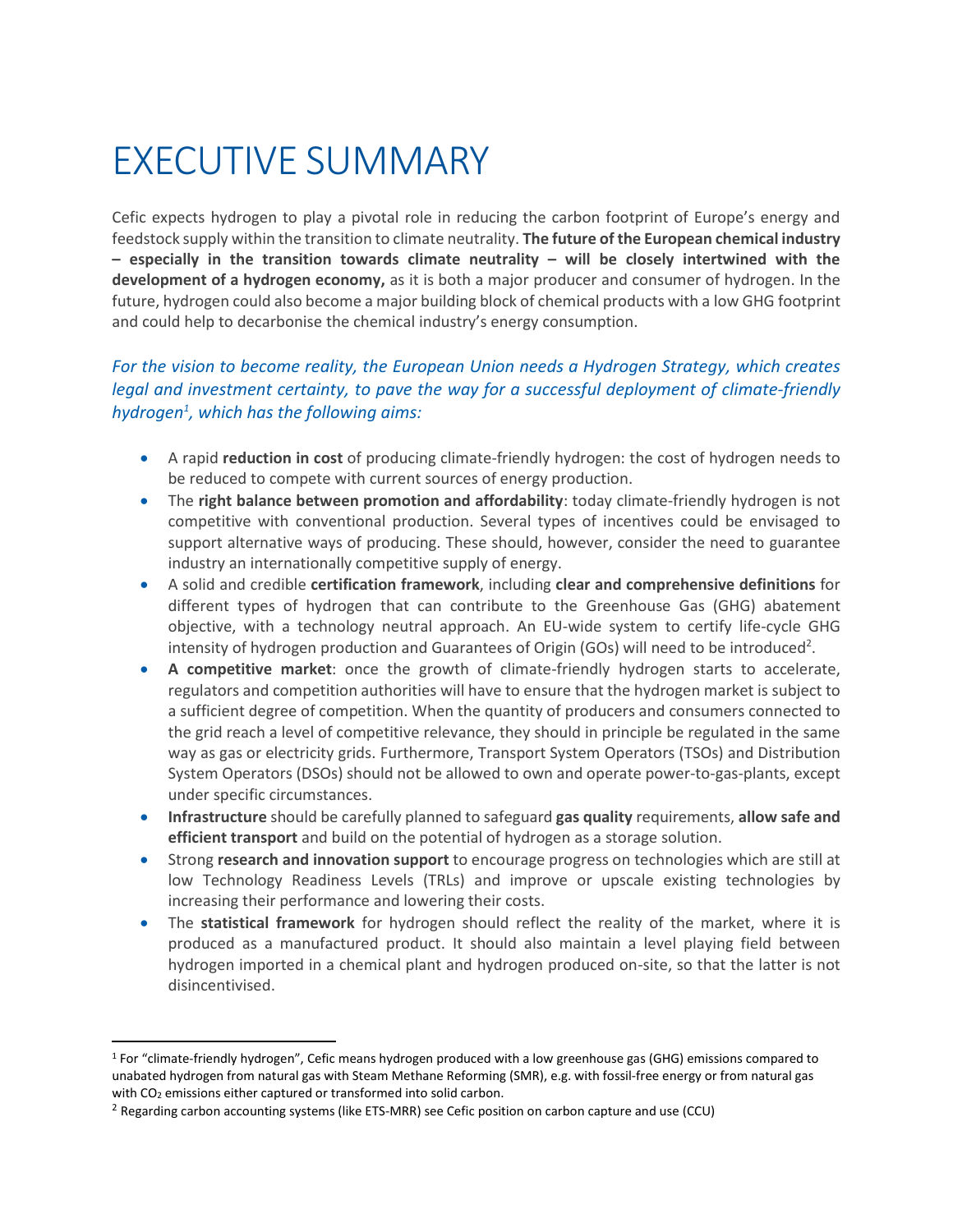## Introduction

Cefic expects hydrogen to play a pivotal role in reducing the GHG footprint of Europe's energy and feedstock supply within the transition to climate neutrality. The future of the European chemical industry – especially in the context of a transition towards climate-neutrality – will be closely intertwined with the development of a hydrogen economy, as it is both a major producer and consumer of hydrogen.

A hydrogen economy delivering its contribution to a climate-neutral Europe is far from reality today due to the high cost of climate-friendly hydrogen and limited infrastructure. The new European Commission (EC) will have to develop an ambitious Hydrogen Strategy that encourages very significant investments and ensures that hydrogen can fully deliver on its potential.

# The European chemical industry is already a major hydrogen consumer and producer today

In the European Union (EU), it is estimated that 108 Billion Nm<sup>33</sup> of hydrogen is used as **feedstock** every year, mostly in the refining and chemical industries. Hydrogen used as chemical feedstock is produced from natural gas<sup>4</sup>, which is converted into hydrogen via Steam Methane Reforming (SMR) and then directed to ammonia and methanol production. Hydrogen is currently not directly used as **an energy source** in the chemical industry but is commonly combusted for energy as a component of other gases such as syngas and process off-gases.

The chemical industry is also a major **producer** of hydrogen as industrial gas, with approximately 150 Billion Nm<sup>3</sup> produced every year<sup>5</sup>. In the EU, merchant hydrogen is almost exclusively produced by SMR of natural gas but it also occurs as by-product in:

- Steam cracking
- Propane de-hydrogenation (PDH)
- $\bullet$  Chlor-alkali electrolysis $^6$

### What about tomorrow?

#### Hydrogen production will have to become less carbon intensive

The European chemical industry can be a major enabler in the deployment of hydrogen and its contribution to the EU's long-term climate ambition. Conversely, climate-friendly hydrogen will be indispensable for the chemical industry to achieve its transformation towards climate-neutrality.

<sup>&</sup>lt;sup>3</sup> Analytical report on the Strategic Value Chain on Hydrogen technologies and systems estimates feedstock demand is 325 TWh. Conversion from TWh to Nm<sup>3</sup> is obtained assuming a heating value of 2.,99 kWh/Nm<sup>3</sup>

<sup>4</sup> Natural gas used mostly for conversion into hydrogen as feedstock was estimated at around 105 bcm (which is approximately equivalent to 1000 TWh) in 2017 according to the OECD/IEA (The Future of Petrochemicals - 2018)

<sup>5</sup> Eurostat prodcom 20.11.11.50 https://appsso.eurostat.ec.europa.eu/nui/submitViewTableAction.do

<sup>6</sup> Yearly production is 3100 Million Nm3 (≈ 389 GWh), of which is 15% vented due to lack of economic solutions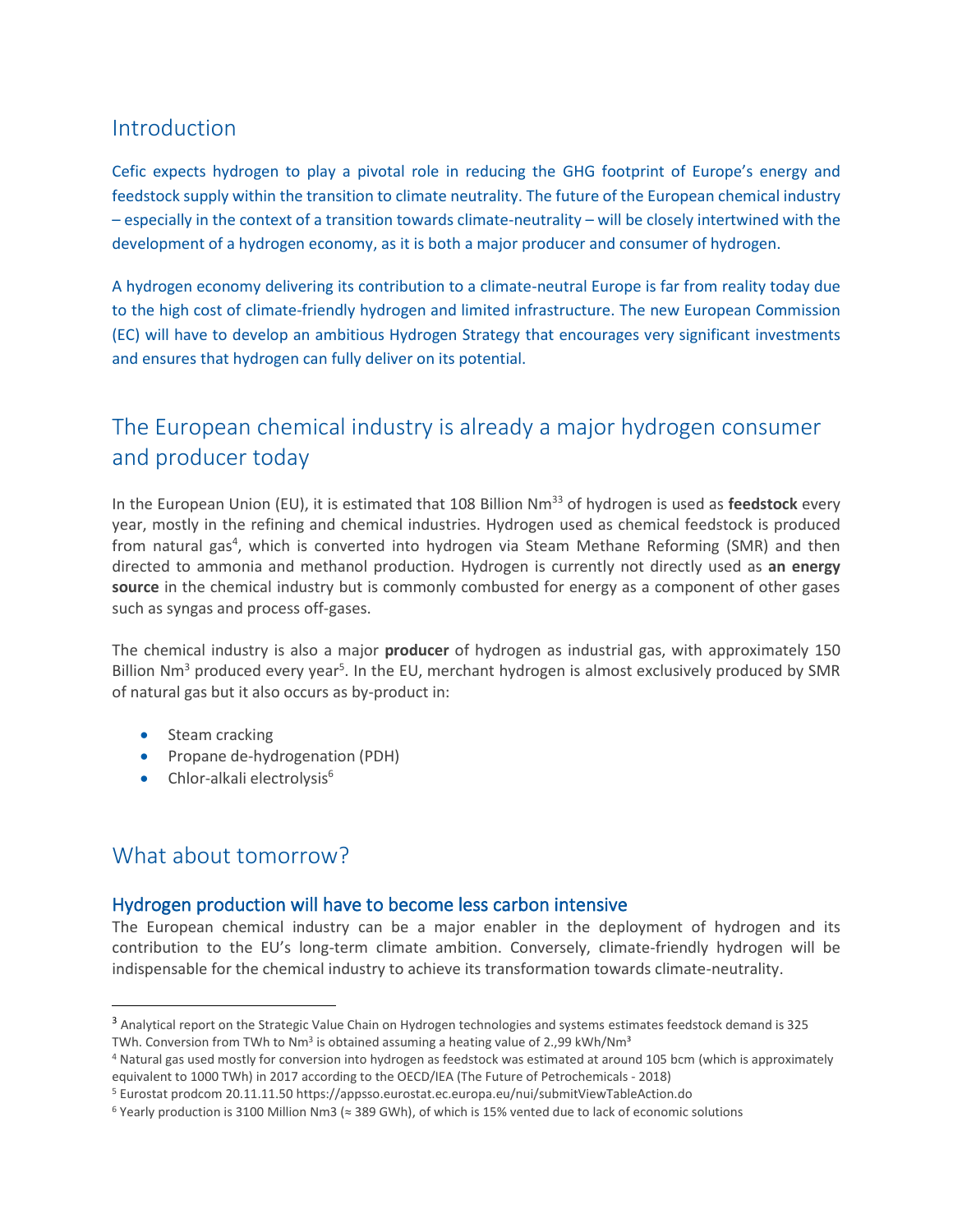However, hydrogen production via SMR is currently one of the largest  $CO<sub>2</sub>$ -emitting activities<sup>7</sup> of the chemical industry. To be compatible with the EU's long-term climate commitments, the carbon footprint of hydrogen production will have to be significantly reduced.

CO<sup>2</sup> process streams resulting from SMR are quite concentrated. Therefore, applying **Carbon Capture and Storage (CCS)** to gas reforming is seen as a quite effective solution, as the cost of capture is lower compared to post-combustion CCS. Today the median cost of carbon capture in hydrogen production for chemicals (i.e. excluding transportation and storage) is estimated at around 20€/ton of CO<sub>2</sub> avoided<sup>8</sup>.

Hydrogen can also be produced via **electrolysis**. The chemical industry already has a long experience of using electrolysis, as chlor-alkali is produced by the electrolysis of brine (salt dissolved in water). The chlorine industry is already exploring opportunities and business models to valorise this by-product of hydrogen in the surrounding communities, e.g. in transportation or the generation of energy.

*New technologies that are not yet commercially available could also play an important role in the future:*

- **Methane pyrolysis**, whereby methane is split into hydrogen and solid carbon. This methane pyrolysis process requires little energy compared to water electrolysis. If the process is based on climate neutral energy, hydrogen could be produced on an industrial scale without CO2 emissions, even when using fossil-based methane (natural gas) as a starting material.
- **Photolysis** i.e. direct utilisation of sunlight. Due to the limited availability of carbon-free electricity, the direct utilisation of solar energy via photo electrocatalysis could be a key breakthrough.

#### Hydrogen could become a major building block of chemical products with a low GHG footprint

The carbon footprint of chemical products such as ammonia, methanol and hydrogen peroxide<sup>9</sup> could be significantly reduced by the reduction of GHG emissions due to current hydrogen demand.

Hydrogen can also play an important role for the chemical valorisation of  $CO<sub>2</sub>$ , whereby captured  $CO<sub>2</sub>$  (and CO from 'industrial waste gases') is used to produce methanol or other chemicals. Catalysis technologies used in the process are at Technology Readiness Level (TRL) 7 (Dechema 2017). Pilot plants are in operation (Mitsui Chemicals, Carbon recycling International, CRI) and further large-scale commercial projects are being considered.

Combining hydrogen with CO<sub>2</sub> would open a methanol-based chemistry that could reach a wide portfolio of high-value chemicals. It can also serve to produce alternative fuels with a lower carbon footprint, such as Renewable Fuels of Non-Biological Origin (RFNBOs) and Recycled Carbon Fuels, which are promoted under the Renewable Energy Directive.

<sup>7</sup> Source: European Environmental Agency

<sup>8</sup> The potential for CCS and CCU in Europe, report to the 32nd meeting of the European gas regulatory forum 5-6 June 2019, coordinated by IOGP

<sup>&</sup>lt;sup>9</sup> Specialty chemical uses for bleaching or as rocket propellant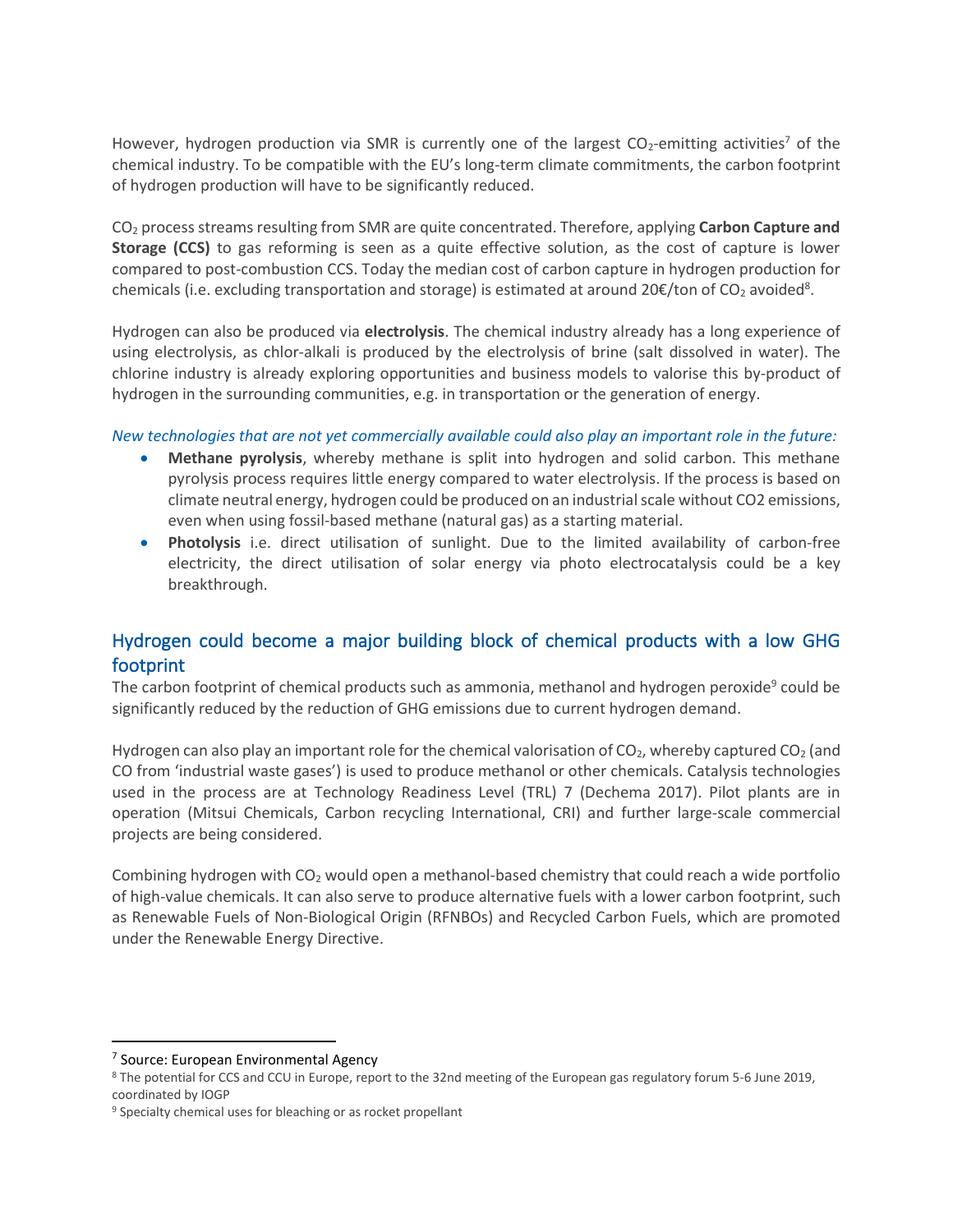#### Hydrogen could also help to decarbonise the chemical industry energy consumption

Natural gas is the biggest energy source in the EU chemical industry, representing more than one third (34%) of its total consumption in 2016 (i.e. 203 TWh). Climate-friendly hydrogen could partly substitute natural gas consumption and represent a bigger share of the chemical industry's energy mix in the future.

Today, standard gas turbines can operate with a mix of natural gas and 3-5% hydrogen, while ensuring safety and compliance with emission standards. In the longer-term, gas turbine manufacturers have committed to deliver technologies that can operate with high shares of hydrogen: by 2020, they plan to provide their customers with gas turbines that can handle a share of 20% hydrogen and by 2030, they expect that gas turbines should be able to operate with 100% hydrogen<sup>10</sup>.

# A Hydrogen Strategy: conditions for a successful deployment of climatefriendly hydrogen

As an overall condition, a rapid reduction of the total production cost will be an absolute pre-requisite for "climate-friendly" hydrogen to become competitive with current sources of energy production. A high volume of climate-friendly hydrogen would entail a high demand for climate-neutral electricity or innovations on direct hydrogen production. The cost to produce hydrogen can therefore be reduced by ensuring low electricity prices, as well as reducing the costs of alternative technologies to produce, transport and store hydrogen.

#### Striking the right balance between promotion and affordability

Today there is not a sufficient economic case behind hydrogen produced with CCS or renewable electricity as an alternative to conventional production. Adding CCS to SMR plants is expected to result in a cost increase of about 50% for CAPEX and a doubling of the OPEX for CO<sub>2</sub> transport and storage<sup>11</sup>. The cost of hydrogen produced from renewable electricity is still considered to be three to six times more expensive than current production<sup>12</sup>.

A higher EUA (European Union Allowance) price could reverse this situation but risks affecting the industry's global competitiveness. Policymakers may also envision different types of mechanisms to support the production of hydrogen. In Cefic's view, a technology-neutral approach is the most costeffective as it would enhance competition between different innovative technologies: Life-cycle GHG emission abatement potential should be the main criterion to assess various sources of climate-friendly hydrogen eligible for support (while safeguarding other environmental objectives); too restrictive or technology-specific targets must be avoided. Support schemes should be limited in time and only benefit innovative technologies that are not - for the time being - viable without support. They should also be market-based, as well as market responsive.

In any case, additional costs related to the increased market penetration of climate-friendly hydrogen must be contained or mitigated. According to the IEA, the cost of producing hydrogen from renewable electricity could fall by 30% by 2030<sup>13</sup>. Economies of scale, upscaling and upgrading (i.e. higher efficiency

<sup>10</sup> Source: PowerTheEU - <https://powertheeu.eu/>

<sup>11</sup> IEA report on the future of hydrogen on Page 42 – June 2019

<sup>12</sup> See Dechema 2017 – Figure 5

<sup>13</sup> IEA report on the future of hydrogen – June 2019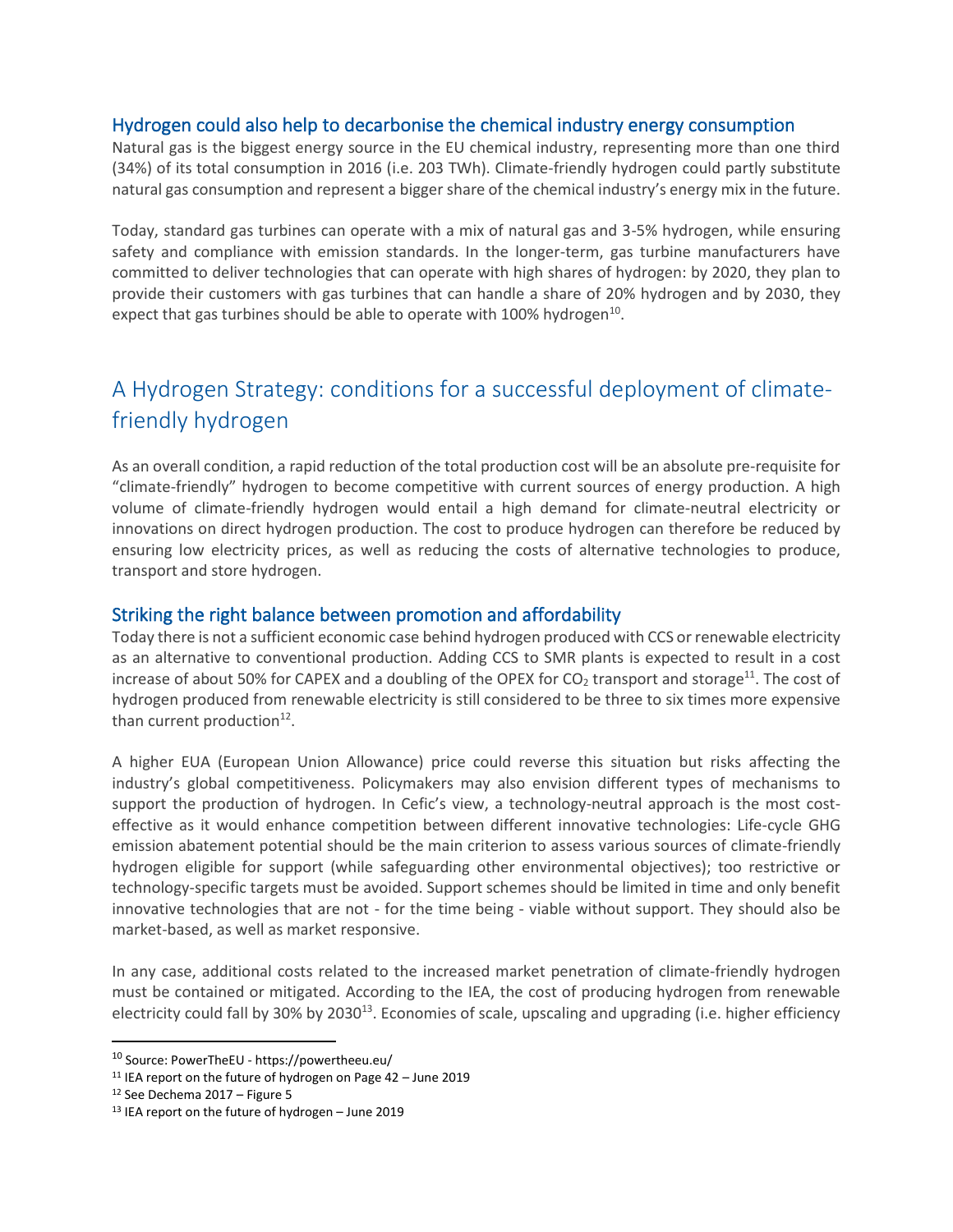and load factor) can reduce the cost of existing technologies. Investment support will be needed in order to stimulate market uptake of these technologies. The cost of electricity, including taxes and levies, will also be crucial for the competitiveness of hydrogen produced via electrolysis.

As far as consumption is concerned, it will be of crucial importance to secure a level playing field between the different uses of climate-friendly hydrogen. Hydrogen used for energy and hydrogen used as feedstock must be equally supported. LCA-based GHG emission avoidance should be the sole driver in case of regulatory incentives.

#### Certification framework for hydrogen

The EU regulatory framework should include clear and comprehensive definitions for different types of hydrogen, which can contribute to the aim of abating GHGs. Of special importance to the chemical industry, definitions of fossil-derived hydrogen and synthetic methane should also include off-gases from naphtha cracking or the gasification of plastic waste, heavy residues and LPG.

Elsewhere, consumers of climate-friendly hydrogen should be able to demonstrate their contribution to the GHG emission reduction objective. An EU-wide system to certify life-cycle GHG intensity of hydrogen production and Guarantees of Origin (GOs) will therefore need to be introduced. GOs could be an additional and market-based approach to track the developments in hydrogen production and finance climate-friendly hydrogen production, complementing other incentives while avoiding double compensation. Certification must be done by an official body to ensure the credibility of the system, including borders outside the EU (e.g. ISO).

#### Promote a competitive market right from the start

Industrial hydrogen production is still a "niche" market. To ensure a successful deployment, it will be important to maintain a competitive and dynamic market, including for hydrogen transmission. Early regulation in this field is important to boost investor confidence and ensure that early adopters are not penalised once the market develops. EU and Member State regulators and competition authorities should ensure from the beginning that the hydrogen market is subject to a sufficient degree of competition, where producers and consumers do not face any market abuse or foreclosure.

EU and Member State regulators should also examine whether dedicated hydrogen grids can be deemed as de facto monopolies, i.e. how much competitive pressure can be executed by other means of transport (e.g. by lorry). Once the quantity of producers and consumers connected to the grid reach a level of competitive relevance, they should in principle be regulated in the same way as gas or electricity grids (regulated tariffs, mandatory third-party access etc.) A threshold for competitive relevance has yet to be discussed.

Furthermore, TSOs and DSOs should in principle not be allowed to own and operate power-to-gas-plants, to avoid discrimination against new entrants or barriers to market entry (unbundling principle). If there is no interest in the market to invest in and operate such facilities, TSOs/DSOs might be allowed to participate in the market for a limited period ("regulatory holidays"), in order to create economies of scale. In such cases, all operators in the market should have access to the grid under the same conditions.

New dedicated network codes would probably have to be developed if Europe wants to significantly develop the public hydrogen network.

#### Infrastructure should be carefully planned to avoid negative consequences for end-users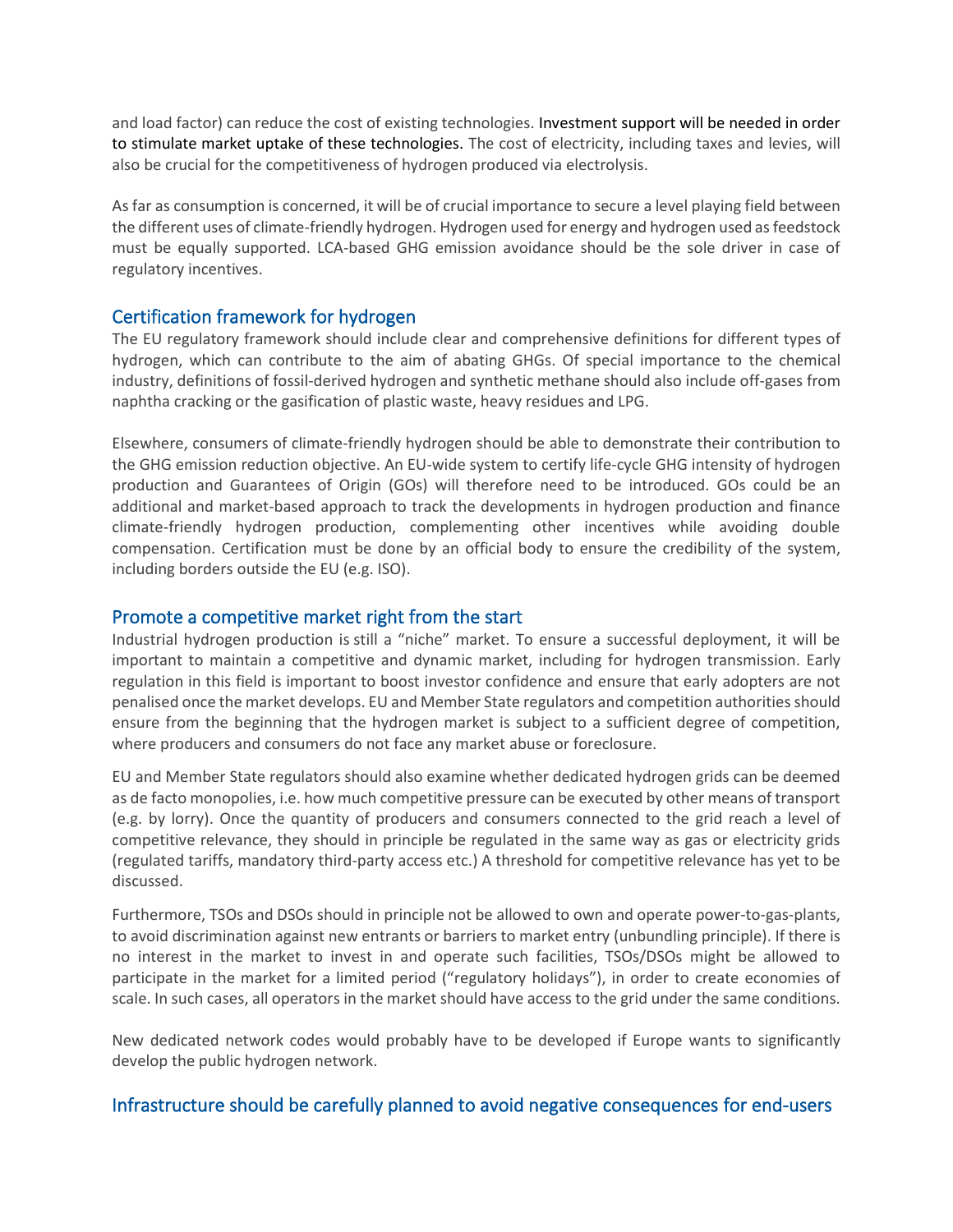#### *Two basic types of hydrogen transport are conceivable, which would result in completely different types of supporting infrastructure:*

- Injecting hydrogen into natural gas grids: system operators estimate that the infrastructure is currently capable of mixing in up to 20% hydrogen<sup>14</sup>
- Dedicated hydrogen infrastructures: today there is around 1,600 km of hydrogen pipeline in the EU, but most of it is in the Netherlands and Belgium (850 km) with smaller transport networks in Germany and France (390 and 303 km respectively). New dedicated hydrogen infrastructure can offer a workable option, where there are locally concentrated hydrogen sources and sinks, as well as storage facilities. Problems regarding natural gas composition could also be avoided without additional methanation. However, the cost and benefits of dedicated hydrogen grids on a large scale requires further evaluation and cannot be conclusively assessed at this point.

#### *The increased blending of hydrogen with natural gas can have negative impacts which are three-fold:*

- It will lower and widen the Wobbe band, which affects the stability of equipment. Existing gas turbines can be very sensitive to hydrogen content. Boilers and cogeneration equipment will also need to be adapted to changing burning properties. A well-developed measurement and control technology would therefore be needed to monitor the fluctuations of hydrogen content. Cefic supports a small Wobbe Index (WI) at exit points for end-use purpose, including stability criteria (WI range, rate of change) and ensuring the appropriate local WI information, and a wider WI at entry points to support a liquid gas market.
- It may render natural gas unusable as a feedstock due to downstream processes not being able to process the hydrogen (or causing upsets). Processes using natural gas as feedstock in chemical reactions are very sensitive to hydrogen (e.g. desulphurisation of natural gas<sup>15</sup>, acetylene production). The operation, safety and efficiency of certain processes can already be corrupted by a hydrogen contents as low as 1.5%.
- Hydrogen can be better valorised for other types of applications. The increased level of hydrogen in the natural gas grid will increase the general costs of the blend without bringing tangible valueadded to the consumers.

This calls for a very careful approach to hydrogen injection: for this reason, **Cefic does not consider blending obligations an appropriate method to incentivise climate-friendly hydrogen**. Gas quality fluctuations may not affect all consumers, but the hydrogen content in a given grid area needs to consider the specifications of the most sensitive consumer. On the other hand, too narrow gas specifications can hamper the liquidity of the European gas markets. As the hydrogen share in the gas market grows, greater harmonisation of national regulations for injection will be needed to avoid market fragmentation and intensify cross-border connections. At the same time, strict mandatory thresholds are inevitably required in grid areas where sensitive consumption units are located. Membrane technologies could be considered to help protect sensitive consumption units from hydrogen inflow, but the cost and methods of financing still need to be assessed. When assessing the additional costs arising for certain customers' (e.g. to maintain the required gas quality), the way these costs are borne should reflect the benefits of mixing hydrogen in providing less GHG-intensive energy source to the society as whole too.

<sup>14</sup> https://www.dvgw.de/der-dvgw/aktuelles/presse/presseinformationen/dvgw-presseinformation-vom-09042019-mehrwasserstoff-technisch-sicher-verankern/

<sup>15</sup> Gas desulphurisation is required to safely operate an SMR and other reforming processes, because sulphur is a catalyst poison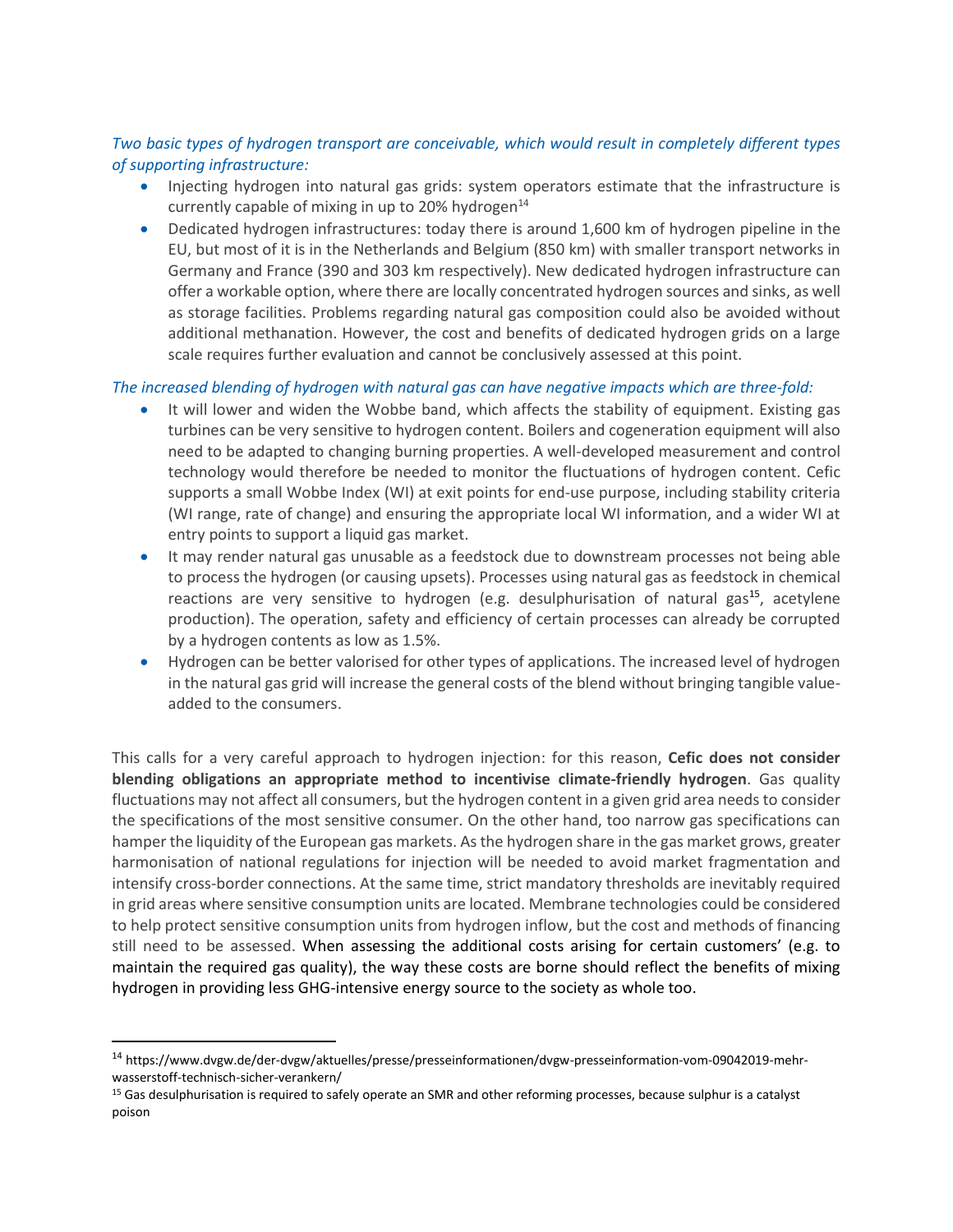In the future, if hydrogen is deployed on a massive scale, Cefic would favour the development of a dedicated infrastructure for the transport of hydrogen to safeguard gas quality. In addition, pure hydrogen can be used directly as a chemical feedstock contributing to important value chains, which is makes more economic sense than usage for combustion.

#### Safe and efficient transport

Hydrogen transportation represents a comparable risk versus methane transportation. Nevertheless, due to the small size of the molecule, special attention must be paid to both the containment and compression material (to avoid hydrogen embrittlement), as well as connections/joins between the containment material (to avoid leakage). Ethylene distribution pipelines can already handle up to 100% of hydrogen.

Hydrogen also has a lower density compared to methane, which means that three times more volume is needed to supply the same amount of energy as natural gas<sup>16</sup>. Larger or higher-pressure pipes and additional compressor capacity would therefore be needed to transport hydrogen in sufficient quantities. Alternatively, hydrogen can be transported under the form of ammonia, methanol or via liquid organic hydrogen carriers (LOHC). This would also enable transportation risks to be minimised but could raise some issues related to the cost of conversion, safety and public acceptance.

In the next decades, if other regions of the world with advantageous renewable resource conditions can produce renewable electricity at much more attractive prices than in Europe, it would make more economic sense to import energy as a product in the form of hydrogen, ammonia or synthetic fuels. Infrastructure planning must take these possible developments into account as delivery and storage choices will be of critical importance for the longer term.

#### Hydrogen as a solution for energy storage

Hydrogen can also act as an important enabler of the higher penetration of renewables, allowing greater flexibility through sector coupling. Scale-proven stationary storage technologies are already available in the chemical industry (industrial gas industry in particular), which operates thousands of storage locations as pressurised gas or liquid, as well as in large underground caverns (e.g. storage in salt caverns). Converting electricity into hydrogen, transporting/storing hydrogen and, in some cases converting the hydrogen back to electricity, will result in significant efficiency losses. Energy yield will progress with technological developments but will face physical limits. However, hydrogen could play a meaningful role in cases where electricity cables and batteries are not suited, e.g. to store large quantities over a long period of time (seasonal storage) and move it over long distances.

#### Innovation support

New hydrogen production technologiesthat have not yet been fully demonstrated could help significantly to reduce the cost of hydrogen production and related energy demand. Research and innovation support should encourage progress for these technologies, which are still at low TRLs like methane pyrolysis (TRL 4-5) and photocatalytic processes (TRL 2-3).

Research and innovation programmes can also support the improvement of existing technologies by increasing their performance and lowering their costs. In the field of electrolysers, efforts should focus on efficiency, high pressure membranes, lifetime as well as manufacturing costs.

<sup>16</sup> IEA report on the future of hydrogen on Page 77 – June 2019